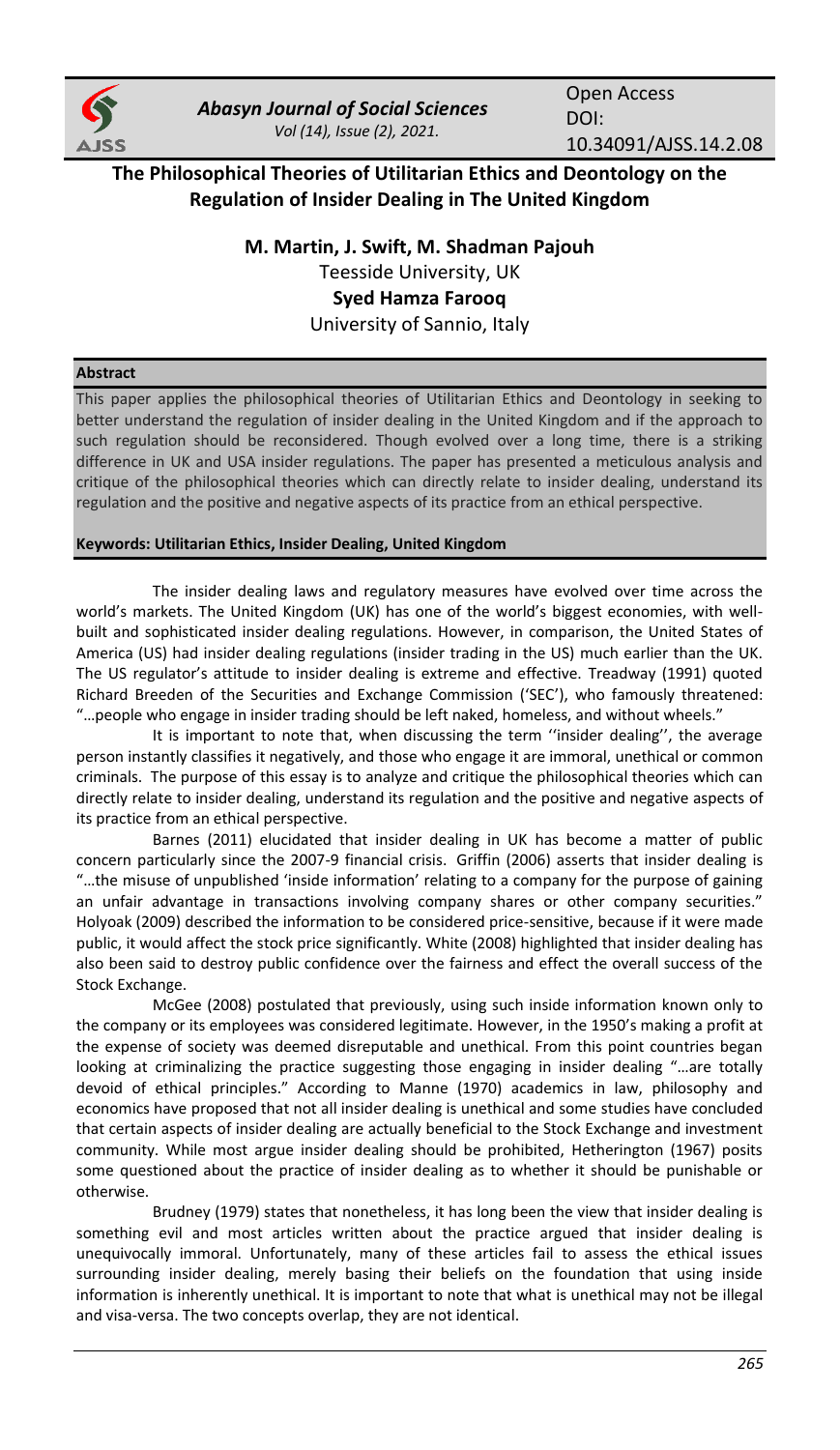Although seen as illegal and immoral, the use of inside information is not limited to insider dealing. Many profit from the use of inside information in everyday life. A solicitor who uses the non-public information they have acquired by years of practice and then charge a fee for this service is neither illegal nor immoral. Applying the utilitarian ethics perspective, a transaction is ethical provided the gains exceed the losses. Thus, as the solicitor and the client both benefit from the transaction, it is irrelevant whether inside non-public information is used, the transaction will be ethical.

Those who take a narrow view on insider dealing argue that 'inside information' is only available to those who, by virtue of their duties or employment, have access to. These persons are commonly referred to as primary insiders. Individuals such as family or friends who knowingly use inside information from a primary insider are known as secondary insiders.

Nevertheless, solicitors are able to use their non-public information to represent a client and potentially help their case. However, although such information and knowledge held by solicitors is supplemented through years of practice and the experience earned by these individuals, it is nonetheless part of the public knowledge and is available to anybody who wishes to spend the time and money to practice the profession and represent themselves. Arguably therefore, such knowledge and information cannot be equated to what is commonly understood as 'inside information.'

Bentham (2015) explained the assertion that may have some credibility. However, the most prominent issue is not whether it is ethical for individuals to benefit from using non-public inside information, but whether it is ethical to benefit from asymmetric information. There are two means to determine whether benefiting from this information is ethical. Firstly, the theory of utilitarian ethics looks at results and should the gains exceed the losses or if the result is one which provides the greatest possible happiness, then benefiting from using such information is ethical. Alternatively, the second approach is the concept of deontology which assesses the rightness or wrongness of actions themselves, as opposed to the rightness or wrongness of the consequences of those actions. The approach determines whether it fulfils an individual's moral duty, irrespective of whether it makes people happy. Deontologists hold that right actions are defined by duty and once it is understood what an individual is duty bound to do morally, then the 'natural' rights action can be carried out regardless of consequences. Therefore, individuals must do what is right, and what is right is that which conforms to moral law. Thus, if it is indeed immoral to use inside information, this will be deemed an unethical practice (Korsgaard & Kant, 2012).

The theory of utilitarian ethics is one of the best well known most influential moral theories. Often considered a 'consequentialist' philosophical perspective, its central idea is whether actions are morally right or wrong depending if their effects are good or bad. Utilitarians believe that pleasure and happiness must be pursued. Davies and Holdcroft (1991) has stated that hence, the goal of any action of an individual should seek the greatest happiness for the greatest number of people. According to Bentham (2015) moral decision depends on the outcome, if it delivers the greatest happiness to the majority, it will be the 'morally' right decision where the "…end justifies the means." It must be noted in the case of insider dealing, the breach of a fiduciary duty may be factored in when determining whether the action still results in the greatest good for the greatest number of people.

According to Smart & Williams (1973) the utilitarian theory rejects systems or moral codes that are based on taboos or commands that center on traditions, customs, or orders given by leaders. Harris (1997) emphasized on what makes a morality to be true or justifiable is its positive contribution to people. Utilitarianism is identified as the theory of utility and each action is justified by its usefulness in fetching about desired consequences. Arguably, the most important utilitarian theorists and social reformers are Jeremy Bentham and John Stuart Mill. Their theory of utilitarianism has had a major impact both on philosophical work in moral theory and on approaches to political, economic and social policy.

Utilitarianism is broken down into two types: act utilitarianism which Bentham founded his 'greatest happiness' hypotheses and focuses on the effects of individual actions, such as an individual insider using inside information to benefit themselves; and rule utilitarianism, which was developed by John Stuart Mill and focuses on the effects of types of actions, such as the effects insider dealing has as a whole (Finnis, 1975). Both act utilitarianism and rule utilitarianism agree that the overall aim in evaluating actions is to create the best results possible, but differ on how to do this.

Act utilitarianism is the belief that, when someone is deciding to do an action, the action taken must be one that creates the greatest utility. Act utilitarians argue that, the principle of utility in doing whatever will produce the best overall results should be applied to each individual set of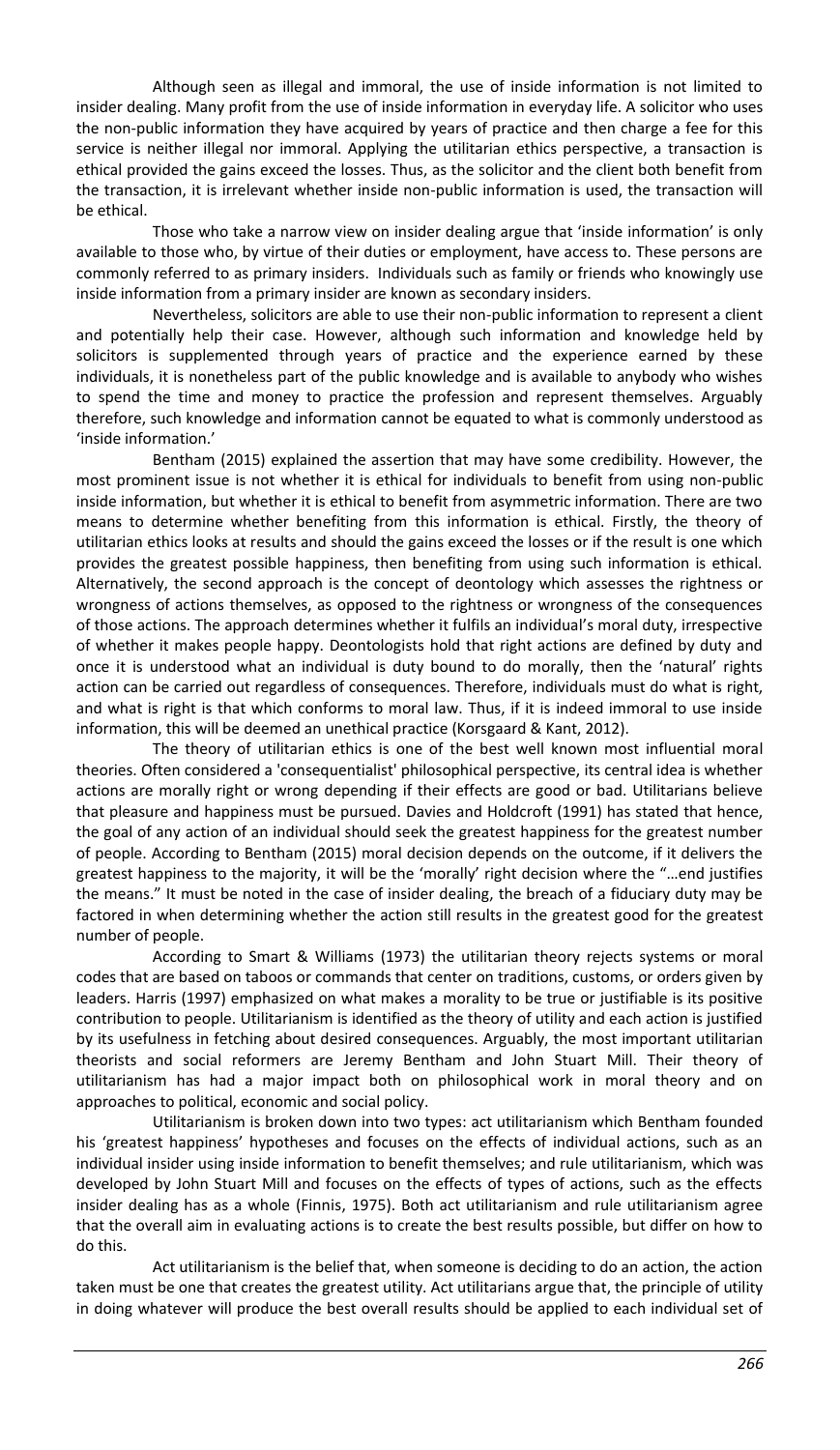circumstances. The right action in any situation is the one that yields more utility and creates the most well-being over any other available action (Mill, 1879).

In contrast, Tebbit (2000) has stated that rule utilitarianism adopts a two-part view that stresses the significance of moral rules. A specific action is ethically justified if it conforms to a justified moral rule; and a moral rule is acceptable if its inclusion into moral code would generate more utility than other potential rules. Therefore, the morality of individual actions should be judged by reference to general moral rules, and particular moral rules should be judged by seeing whether their acceptance into society's moral code would produce more well-being than other prospective rules. Arguably, the main difference between act and rule utilitarianism is that act utilitarianism directly applies the utilitarian principle to the evaluation of individual actions, while rule utilitarianism directly applies the utilitarian principle to the evaluation of rules and then evaluates individual actions by seeing if they obey those rules.

Nonetheless, utilitarianism has attracted plenty of criticism for being unworkable and even absurd. Additionally, many have suggested that the utilitarian theory results are morally wrong and object to the reduction of the human experience to the pursuit of pleasure. Moreover, one of the biggest criticisms with the theory of utilitarianism is that happiness is an abstract concept and lies at the heart of the theory. Many have questioned how to measure happiness when it only exists in a person's mind and, if happiness cannot be measured, how can the effects an action has on the amount of happiness in society be assessed?

Bentham (2015) offered a mathematical formula to this problem and proposed a method of working out the sum total of pleasure and pain produced by an action, and thus the total value of its consequences; known as the 'felicific calculus'. Consequently, in order to determine what action is correct in a given situation, the pleasures and pains that result from it should be considered in respect of their certainty, duration and intensity. Further, the extent of the number of people affected, their propinquity, fecundity purity should also be assessed (Crimmins, 2017). Any alternative courses of action should also be considered to determine which act has the best tendency, and is therefore right. Bentham envisaged the calculus could be used for criminal law reform whereby, it would be possible to work out the minimum penalty necessary to prevent a crime of a certain kind.

Many including Smart & William (1973) have ridiculed the formula as absurd and suggested that utilitarians would be continuously required to perform calculations in order to determine every consequence of their actions, however minor. Additionally, the weighing of consequences is more a matter of vague intuition and cannot be done by scientific calculation.

The felicific calculus is also unable to interpret the different degrees of happiness nor that everyone is brought happiness differently, and to different degrees. It is also almost impossible to foresee an action's consequences and therefore, any effort to predict the effects on pleasure and happiness are similarly unfeasible. Conversely, Mill argued these calculations have already been calculated by past generations of humans and have now formed part of society's moral rules. Therefore, the outcome of every action does not need to be calculated before action is taken.

Intuitively speaking, the theory of utilitarianism appears to be prima facie, an extremely attractive philosophy, because it offers a simplicity that most other philosophical theories lack, as it cuts through the variety of miscellaneous moral rules favored by deontology. On the contrary, deontologists argue that the utilitarian theory allows individuals to justify heinous acts on the grounds that their outcomes are beneficial.

Deontology is an alternative ethical theory considered solely on duty and rights. This theory is dependent on the Scriptures which may refer to rules, moral laws, and intuition, and is based on the belief that everyone has a set moral obligation to abide by defined principles. Therefore, the ends of an action do not justify the means but instead it is the action itself that is intrinsically good or bad. Consequences of an action cannot be controlled in any case, as it is not guaranteed whether an intended result will occur from a particular action.

Derived from the Greek word 'deon', meaning "duty", this ethical theory considers morals to be unconditional, obligatory, and universal, and holds that an individual must do their moral duty irrespective of any negative consequences. Thus, while utilitarian ethics focuses on an action's outcome, deontology stresses that the means or actions themselves must be ethical. Deontologists also suggest that, there are transcendent moral rules and truths that are applicable to everyone (Ellis, 1992).

Immanuel Kant, a main advocate wanted deduce the rational way to live and envisioned a 'Kingdom of Ends' where rational beings could live in harmony by shared values and respect others (Korsgaard, 2012). Atwell (1986) narrated Kant to have said that when considering morality, "…there is only one good thing and that is a good will". A good will is the intention to act in accordance with the universally ethical laws that everyone automatically and freely give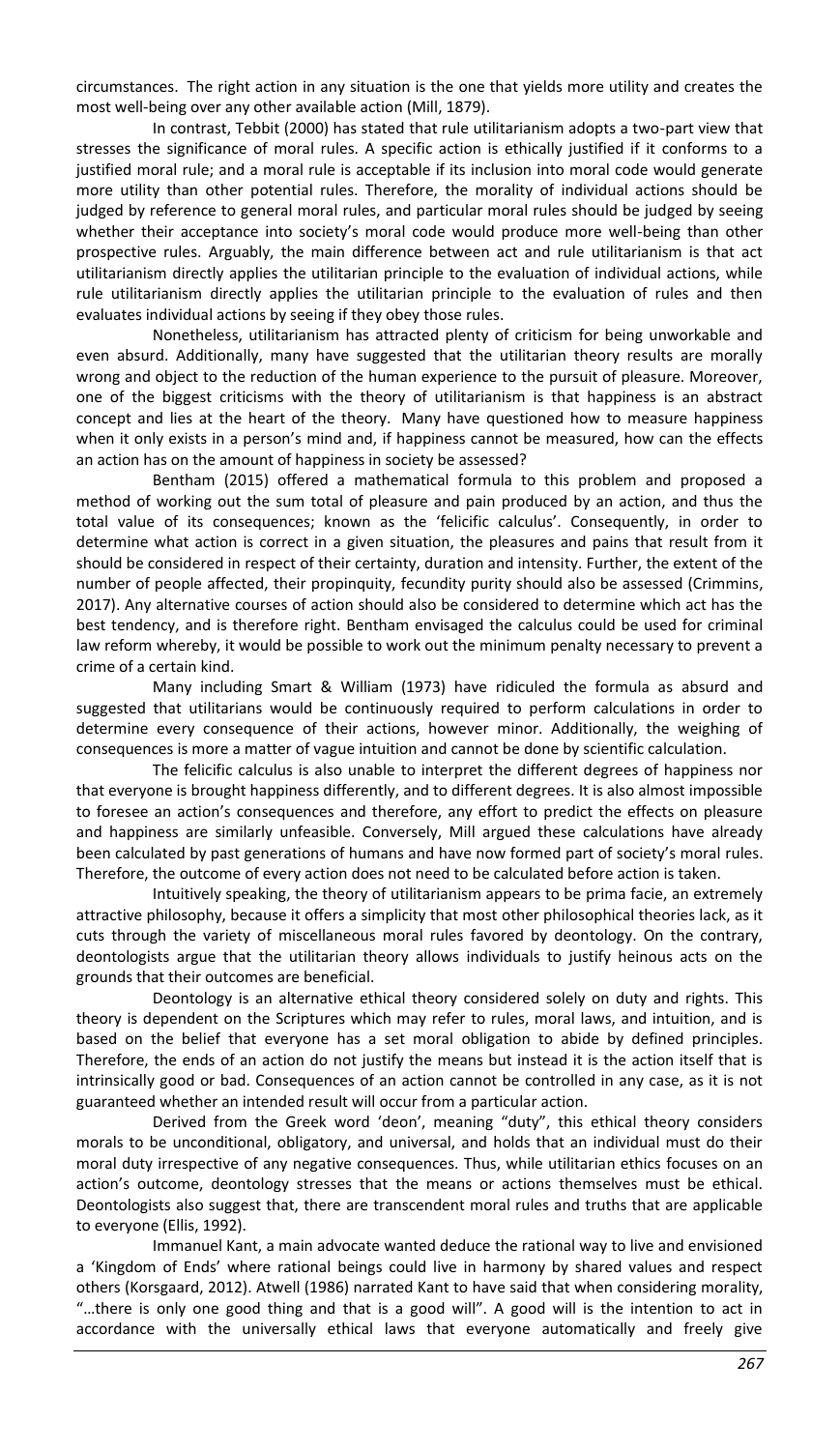themselves. Audi (2016) elucidated that moral laws require the individual to treat others as ends rather than as means to an end.

Kant proposed a 'categorical imperative' to always act morally. a command or recommendation of action that is completely absolute, for example, "one should never lie" or "one should always keep their promises." The categorical imperative helps people to behave a certain way out of duty, with no other external or ulterior factors in mind. This makes for a more reliable moral system, as it ensures that individuals do indeed always tell the truth or behave justly regardless.

The categorical imperative determines whether an act is morally permissible by ensuring that everyone "…act only according to that maxim by which they can, at the same time, will that it should become a universal law (Sullivan, 1989)." In other words, a 'maxim' translates to the rule or subjective principle that the will of an individual uses in making a decision and when following this maxim, would the individual want this rule to become universal law for everyone to follow. Thus, if the action the individual considers meets these requirements, a categorical imperative is devised and is a sound moral rule which must be followed absolutely. However, if not, the action is not moral and therefore not permissible. Arguably therefore, as the categorical imperative places an obligation on individuals to follow rules that they are wanting to become universal, this is a major strength of Kant's theory of deontology as it can remain consistent. This is because this theory is rules-based and absolute, and therefore requires individuals to be consistent in their morality. Rachels (2009) supports Kant's moral system as stable as it is rational.

It can also be argued that, the theory's ability to be absolute can also present a major weakness as it can lead to the possible conflict of rules. An example is seen in a scenario where an individual is forced to choose between two obligatory moral rules, "never tell a lie" and "if you can help it, never allow innocents to die." Using Kant's deontological theory, both these universal moral rules would be unconditional and must be followed. However, utilitarians would argue that, there are no 'universal moral rules' as such rules are difficult to ascertain and can lead to 'morally untenable outcomes (Icheku, 2011). Consequently, absolutism in such circumstances would be irrational and the advantages and disadvantages of an individual's actions can be calculated with ease. Therefore, instead of depending on nebulous moral rules to guide someone's actions, a more 'concrete' method of determining the ethics of a particular act must be used.

It is also suggested that Kant underrates the significance of taking consequences into account when considering an action. Although Kant believed that an actions consequence can never be certain, utilitarians argue that most circumstances have calculable consequences and these should always be considered when contemplating an action. Still, Kant advocates that, regardless of the actions' consequences, what is important is the individual's intention and adherence to an unconditional rule. However, as per the example above, utilitarians would argue that the outcome of someone being killed because the individual avoided lying, is much less desirable than if that someone could be saved from death through a lie. Thus, the ends of an action must be assessed rather than the means to determine whether an act is ethical or not.

On the other hand, deontologists have attempted to refute this and argue, the ends are illusory, and it is impossible to foresee the consequences of an individual's actions with absolute certainty. The only certainty is that the individual's actions are ethical based on the categorical imperative. Additionally, deontologists believe that people are only responsible for their own actions and no one else's. Therefore, in respect of the above example, following the categorical imperative, the individual is only responsible for their decision whether to lie or not; it is the person who makes the unethical decision to kill someone who holds the responsibility of that person's death. In theory, this argument has its merits, however, in practice, there is a strong assertion that an individual who allows someone to die to avoid lying will ultimately feel a sense of responsibility for that person's death.

In order to fully appreciate the utilitarian and deontological perspectives on the regulation of insider dealing, the regulations on the practice of insider dealing must first be identified and assessed. In the UK, Part V of the Criminal Justice Act 1993 regulates the criminal offences of insider dealing. Section 52 identifies the main offence of insider dealing that, '…an individual who has information as an insider is guilty of insider dealing if he deals in stocks and shares whose price will be affected by that information when it is publicly disclosed.' Although the CJA provides two other circumstances in which an individual's actions will amount to a criminal offence. These are beyond the scope of this paper.

To breach insider dealing offences, the 'insider' must be in possession of 'inside information'. The notion of 'inside information' is central to this legislation and recognized as particular securities or a particular issuer of securities; specific or precise; has not been made public; and if it were made public, it would likely have significantly affected the price of securities.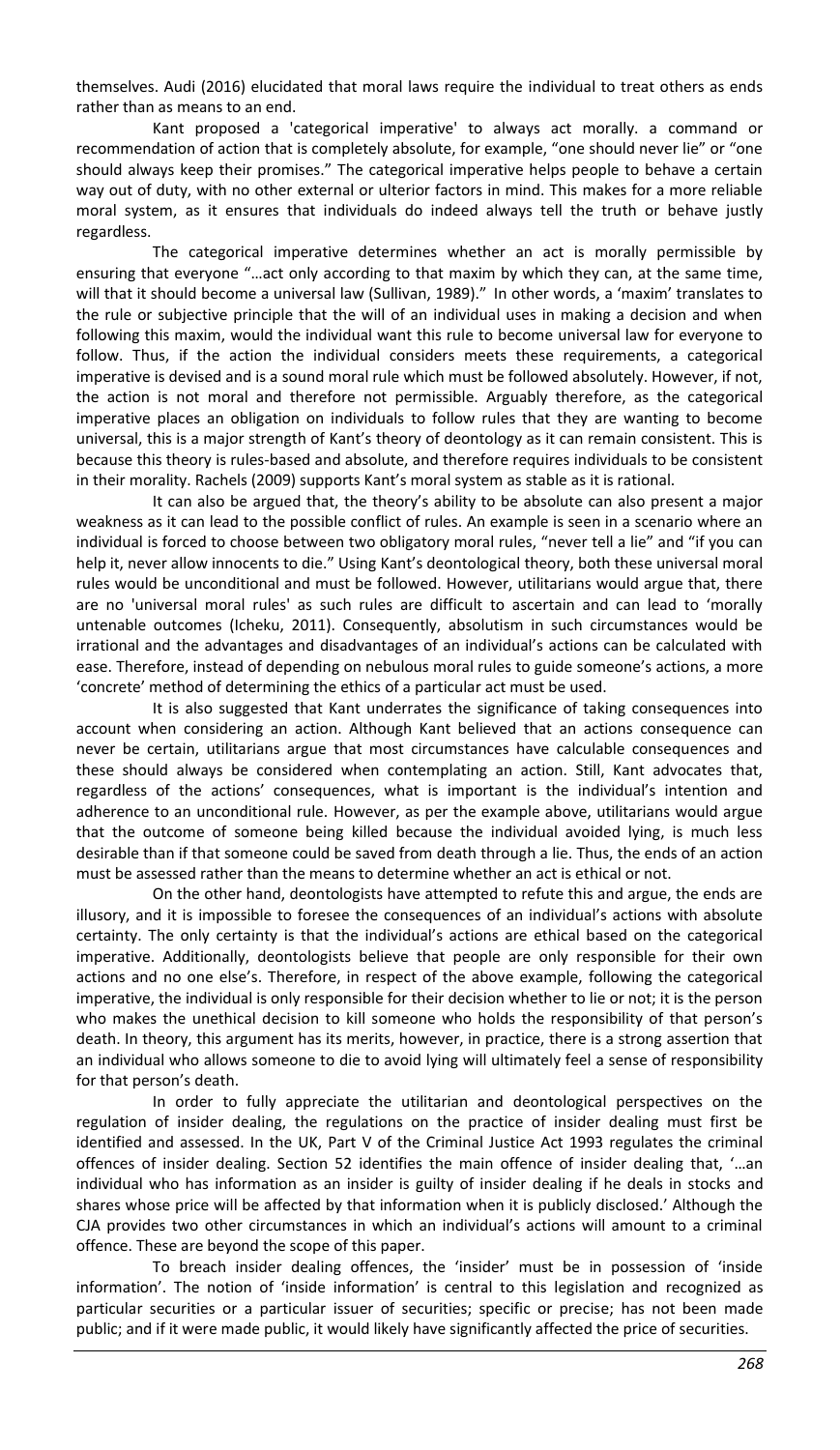The addition of 'particular securities' in the definition has been criticized for being too broad, especially as it includes many types of securities, for example: stocks, shares and options. However, this section does specify that these securities must be 'price-affected securities', meaning that if the information was made public, it would be likely have a significant effect on the price of securities. Many have criticized the CJA 1993 for not defining 'significant effect' that the ambiguous nature of this term damages the efficiency of the CJA's ability to regulate insider dealing infringements. Additionally, the information must relate to the issuer, however the issuer need not be the source.

The CJA has included the terms 'specific' and 'precise' in the criteria to satisfy the 'inside information' requirement. In a parliamentary debate prior to the introduction of the CJA, precise information was described as "…narrow, exact and definitive." The term 'specific' derives from the previous legislation and is included because 'precise' information by itself, may not be covered. The reason for this was to avoid prosecution of those who use rumors and speculation, as it is considered vital to the Stock Exchange economic function. Alternatively, this provision was also established to speed up disclosures and catch those who have greater access to information of a specific nature, such as company directors. However, White argues 'specific' information places too much restriction on individuals and states that releasing some non-public information can contribute to market efficiency and provide a true market value of price-affected securities if inside information was publicly available.

In relation to non-public information, the Government provided clarity on the definition of 'made public' by dividing Section 58 of the CJA 1993 into two parts. The first part was to define information which is considered to have been made public, and the second is to define information which 'may be treated' as made public. Information is deemed to have been made public if it is in accordance with the rules of a regulated market, or it appears, by virtue of any enactment, in records open to inspection by the public regardless if the market has assimilated the information or not. Thus, individuals may deal with this information as soon as it appears in a public document or immediately after its public release. This has questioned the effectiveness of the CJA as this provides a loophole to insider dealers.

In regards to the second definition of made public, Section 58(3) has identified five circumstances in which information 'may be treated' as made public: diligence or expertise; communicated only to a section of the public; observation; payment of a fee, or only published outside the UK. Band has questioned the effectiveness of this provision as this list of circumstances is non-exhaustive and unhelpful. Hannigan suggests the law should place the burden on the insider to prove that the information was in fact available to the public. However, if the individual was unaware the information was not made public, they will be unaware they were committing an offence when dealing. Therefore, it could be argued that, this goes against the principle of nonretroactivity in criminal law and undermines the effectiveness of the CJA 1993.

In relation to the perpetrator, the CJA identifies that an individual will be guilty of insider dealing if they have information as an insider. Therefore, the Act provides that '…a person has information as an insider if and only if it is inside information and that it is from an inside source.' Furthermore, any person who uses such 'inside information' to gain an unfair advantage is recognized as an insider. This also includes 'tippees' or 'secondary insiders', acting on information received, directly or indirectly from an insider. Nevertheless, the most common example of an insider who, by virtue of their duties or employment, have access to a company's information are primary insiders (Lomnicka, 1994).

Previously, legislation required the primary insider and the inside information to have a 'connection' with the related company. However, Dine has argued the removal of the 'connection' requirement has made the offence too wide and states that this "…puts in doubt the philosophical basis of making this behavior a criminal offence." According to White, the removal of this requirement from the CJA is a "…significant extension…" of the legislation to prosecute those who are not 'connected' to the company, but have direct access to price sensitive information by virtue of their employment.

The CJA provides a secondary insider can be defined as an individual who has information as an insider if the information is, and they know it is, from an inside source. This can include family members and friends, deemed to have information if the direct or indirect source is a primary insider. The information need not be invited and there is no requirement for the tippee to know the insider's identity, provided they know that the information came from an insider. This is similar to the US position, whereby, a tippee cannot receive suspicious information and rely on his lack of enquiry to escape liability. Arguably, this demonstrates that lawmakers have attempted to widen the scope of this provision to avoid evasion of prosecution on technicalities. Hannigan suggests that it will still be difficult to prove that the source of the information was an insider.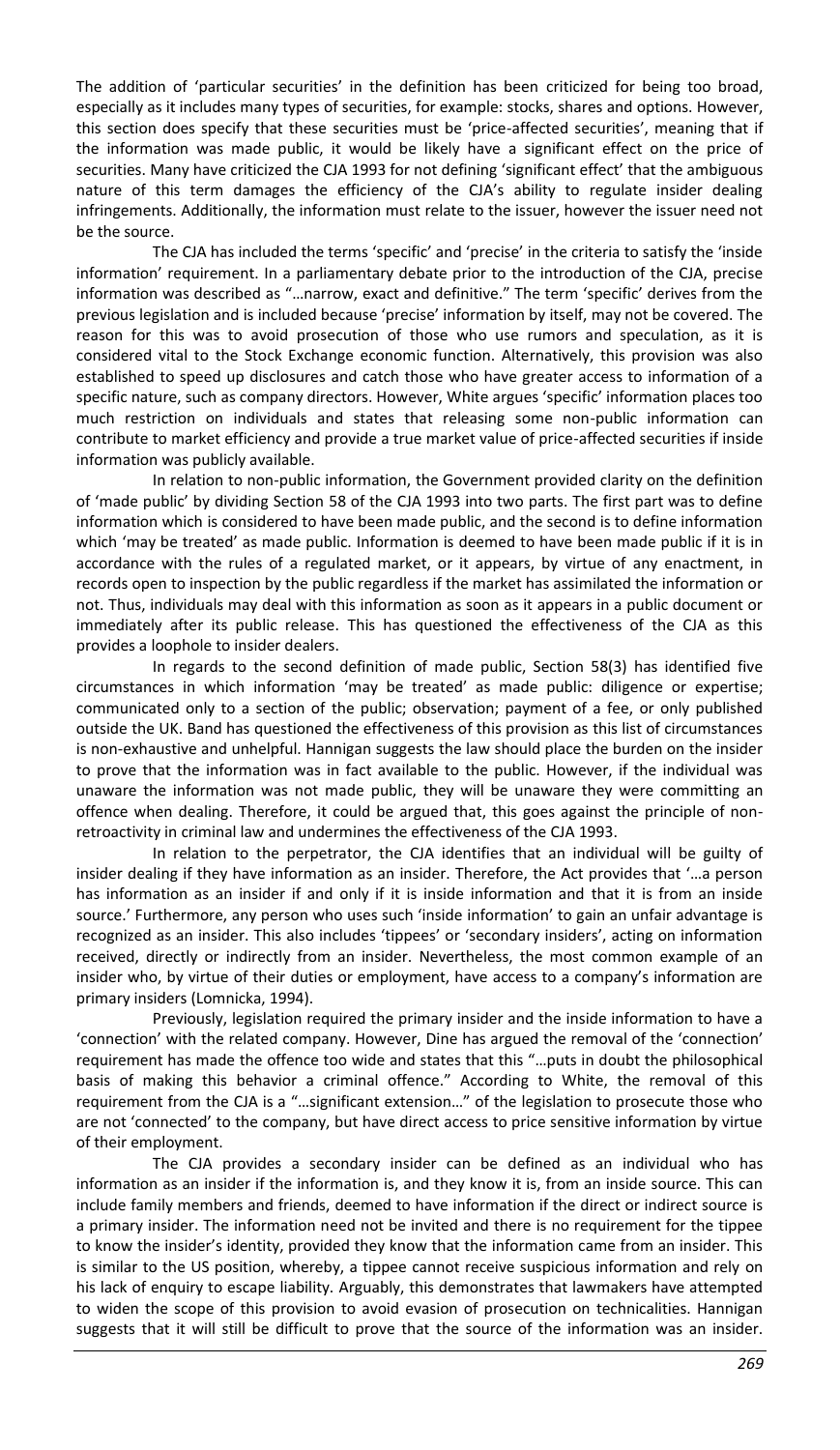Where there is circumstantial evidence such as family links or prior trading with the relevant company, it must be demonstrated that the information came from an inside source. Therefore, it will be near impossible to establish if both parties refute any involvement (Hannigan, 1994).

When looking at the regulation of insider dealing, Rider and Ashe (1993) argue that:

'…the main convincing justification for controlling insider dealing is that it has a perceived, adverse impact on confidence…it will alienate investors and potential investors, with adverse consequences for society as a whole.'

It is argued that, an insider receiving criminal penalties are of little consolation to those dealing on the regulated market without the use of 'inside information.' Alcock argues that, "…the insiders gain is not really made at the expense of the party he trades with since this party has already come to the market as a willing buyer or seller at the prevailing market price (Alcock, 1993)."

The utilitarian approach to the regulation of insider dealing is to evaluate the positives and negatives of its practice with regards to the bearing it has on social utility. Utilitarians have determined that insider dealing often negatively impacts on social utility and has therefore maintained traditional arguments against its practice. In actuality, Utilitarians have long argued that, insider dealing harms market efficiency as it causes an incorrect price formation of securities and undermines the confidence in the capital market. Not only this, from a utilitarian perspective, insider dealing also harms those who are not privy to the inside information and can reduce part of a business's earnings that would otherwise go to shareholders in dividends (Schotland, 1967).

For the first utilitarian argument, if the securities market has access to all the relevant information available, the security prices instantly and fully reflect this and the market will be informational efficient. It is at this moment that the prices of securities are reliable at a price which is 'fair'. From a utilitarian perspective, this is attractive as it increases social utility (Snoeyenbos & Smith, 2000). Schotland (1967) argues insider dealing reduces market efficiency as it postpones the disclosure of information. Using a theoretical model, Leland 1992) demonstrated that when permitted, insider dealing allowed for share prices to reflect information quicker. The insider's dealings enable the fundamental value of securities to be fully reflected by revealing the private information component to the market as the security prices will reflect the information available to the public and the non-public price sensitive information. It could be argued that permitting insider dealing increases security market efficiency (Meulbroek, 1992).

Fischel (1984) stated that insider dealing can also create a method of communicating price sensitive information in cases where complex value-relevant information is difficult to disclose to the public. Therefore, insider dealing can increase information efficiency in financial markets by acting as an alternative for disclosing to non-public price sensitive information.

It has long been argued that insider dealing decreases investor confidence when dealing in the financial market. However, it could be argued that as there is a strong argument that insider dealing improves market efficiency, therefore investor confidence should increase rather than decrease. Additionally, as the market is information efficient, an investor can be confident about the accuracy of the market prices because the security prices fully reflect all relevant information. Bainbridge concludes that irrespective of whether an insider benefits from their use of the inside information, the investor has the autonomy to deal on the financial market and can buy or sell the security at its fundamental value and therefore, insider dealing does not significantly threaten investors' confidence (Bainbridge, 2000).

Nevertheless, a prominent argument used against insider dealing is its ability to harm those investors who are not privy to the inside information. McGee argues that should any such group exist, clear unambiguous legislation should "…be passed to prevent fraud from being committed against these individuals, while allowing non-fraudulent transactions to be completed without fear of prosecution (McGee, 2008)." On the other hand, Haddock (1986) argues that, insiders do not harm their counterparts and their actions are essentially more likely to benefit from an insider use of inside information. From a utilitarian perspective, should it be determined that insider dealing does in fact supplement market efficiency, market investors are on average, more likely to gain from insiders' actions than not.

It is a general assumption that prohibiting insider dealing enables investors to profit instead of corporate insiders. However, it could be argued that banning insider dealing merely moves the position of 'winners' and 'losers' and not solve the 'unfair' situation or the asymmetric information problem. Both Tighe (1994) and Haddock (1987) demonstrate that, prohibiting insider dealing enables market professionals such as analysts and investment bankers to make the largest gains as they can obtain the benefits of the prohibition and impose costs on investors for their services.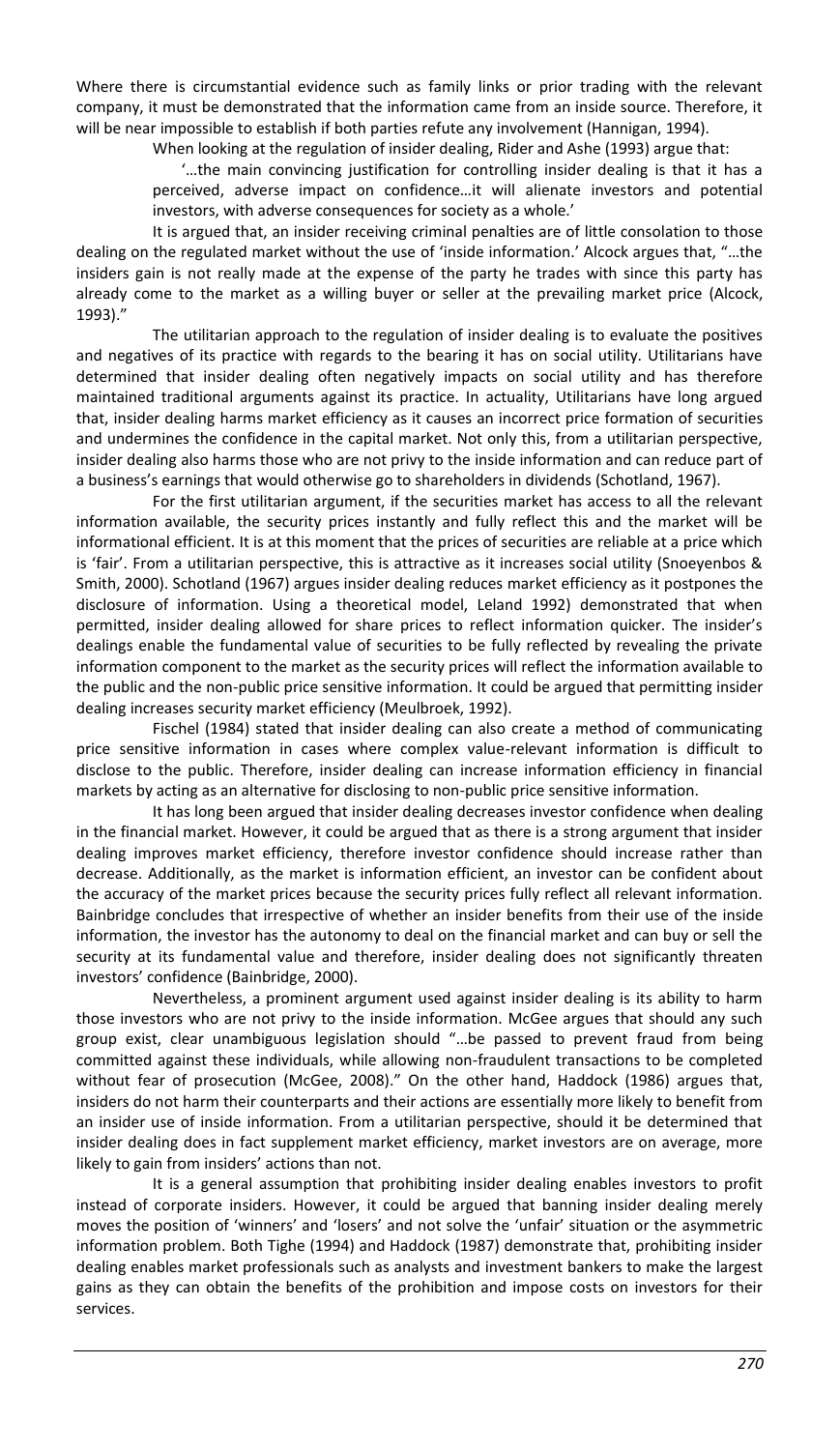Insider dealing can also be used to compensate primary insiders through an equity linked compensation scheme. Conversely, the majority of these schemes prohibit insider dealing and only include bonuses, shares and stock options. Carlton questions why insider dealing should be treated adversely if bonuses, salaries, and other compensation schemes enable an insider to benefit at the shareholder's expense. Rather than not allowing insider dealing to compensate insiders, the practice could be used as a further governance mechanism and offer an additional method of resolving traditional compensation problems (Fischel & Carlton, 1982).

In balancing the positives and negatives of insider dealing from a utilitarian perspective, it could be argued that insider dealing causes little harm. It is imperative to outline the importance of social gains that derive from the market being informational efficient. The more information available enables prices to be reflected correctly and guides capital investment in the economy. Management is provided with an added method of communicating complex information in a way in which the public is more likely to understand. Investors' confidence is unlikely to decline and those who are not privy to the information are not harmed. The suggestion of an equity linked compensation scheme can reward the entrepreneurial and innovative contributions of primary insiders and provide another significant social benefit. Therefore, on utilitarian grounds, there is little ethical foundation to prohibit insider dealing.

From the deontological perspective, the view that makes an act morally justifiable is the respect it expresses for the autonomy, rights and dignity of those persons affected by it, and not merely the social welfare or the utility that the act produces. Under Kantian ethics, these moral rules require the individual to treat others as ends rather than as means to an end. Consequently, there are three traditional arguments against insider dealing: the fairness argument; a property rights argument and a market morality argument. Thus, it has often been argued that insider dealing is simply 'unfair' and completely unethical (Schotland, 1967). Werhane (1991) argues that insider dealing should be prohibited as there is a lack of a level playing field as "…it gives the outsider an unfair comparative disadvantage that skews competition..."

The fairness argument can be broken down into two versions: the absolute equality version and the equal access view. The absolute equality version pursues absolute equality between market participants by concentrating on the possession of information. Levmore supports this theory of full disclosure based on an overall moral responsibility to treat others the same as an insider would want to be treated (Levmore, 1982). Thus, insider dealing is unfair as an insider can use superior inside information not known to the other investors. Therefore, from a deontological perspective, this strict concept on fairness would mean that all transactions involving asymmetric information would be immoral and unethical. However, Moore argues that, it is considered standard professional behaviour for a journalist to discover news facts and not share this information with his competitors to 'scoop' the competition.

This scenario can also include money being made in respect of that non-public information. Therefore, in agreeance with Machan (1996), why should insider dealing be treated any differently? Thus, in the absence of a substantive ethical theory that sufficiently identifies if and when it is acceptable to let the interest of one individual take precedence over another's interests, the absolute equality version of fairness fails to provide any direction when assessing insider dealing (Lawson, 1988). Further, some differences between the parties may be relevant to making fair informational advantages, for example, a solicitor profiting from a 'fair' informational advantage by providing a chargeable service. Debatably, it is informational advantages that are at the heart of the market economy.

The equal access view was mainly supported by Brudney (1979) and concentrates on the access to the inside information instead of its unequal possession. Brudney (1979) argues the access to inside information is an advantage which "…cannot be competed away since it depends upon a lawful privilege to which an outsider cannot acquire access…' Nonetheless, it is still unclear as to what the concept of equal access means. Moreover, the equal access view fails to provide a strong moral basis to prohibit insider dealing as it fails to explain the inequality in some methods of access to information and why it is morally more significant than others (Lawson, 1988).

Werhane (1991) suggests that insider dealing largely ignores the two necessary principles for fair competition, namely, an informational efficient market where all relevant information can be accessed by everyone and competitors having a "…equal comparative advantage…" It could be argued that Werhane fails to appreciate how, as the market is information efficient, a competitor can be confident about the accuracy of the market prices because the security prices fully reflects all relevant information, without the need to gather and process the information themselves. Therefore, equality between market participants is reached as the use of inside information promotes efficiency and offers a low-cost way for individuals to gain access to the dissemination and assembly of all relevant information to value securities.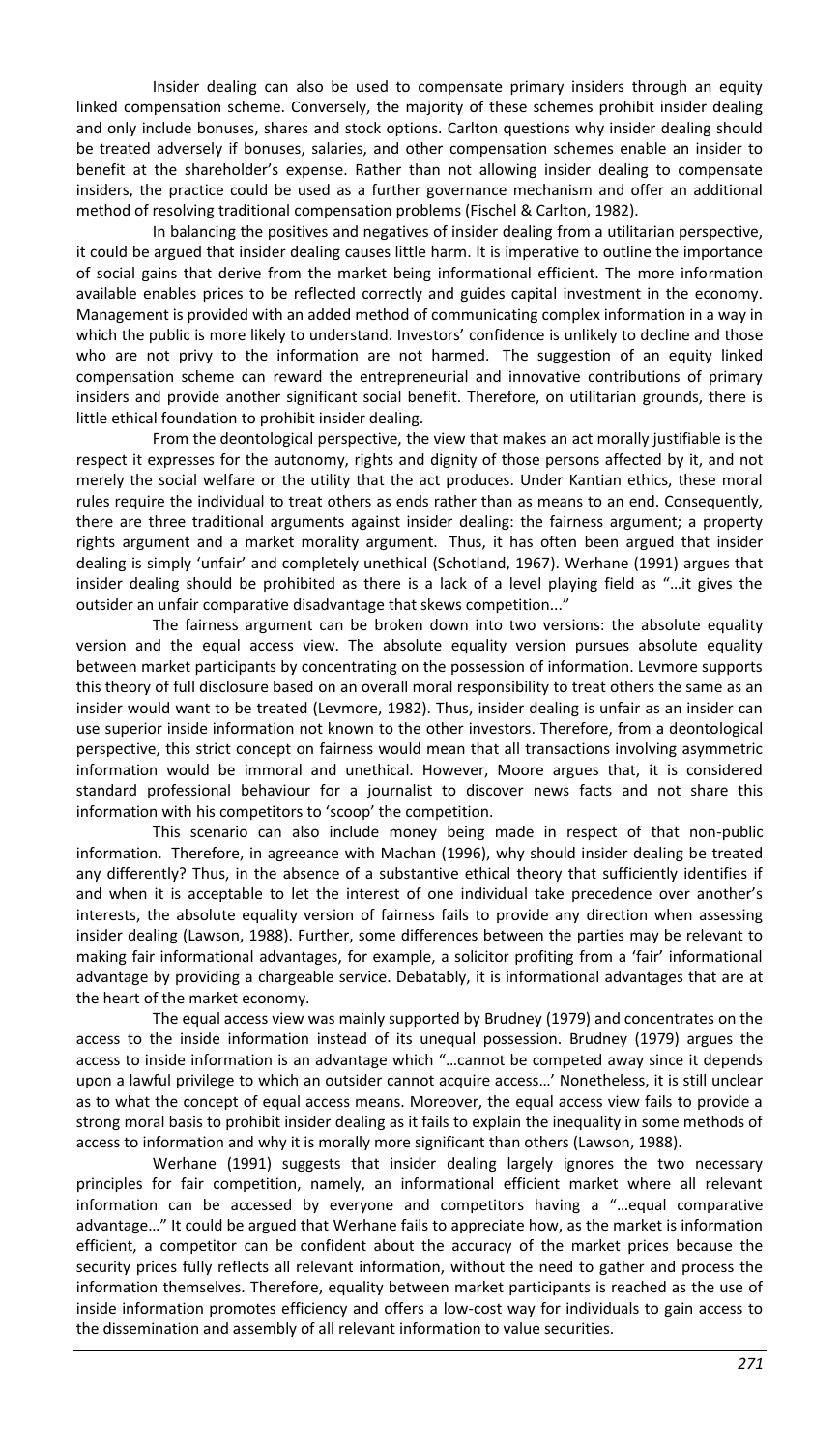Although there is a strong argument that insider dealing strengthens and promotes market efficiency, it is no adequate ethical basis to allow its practice. Rather than prohibiting insider dealing, the practice should be permissible as it provides a simple method for all investors to get access to non-public price sensitive information. Therefore, although prima facie the fairness argument is straight forward, it is largely problematic and struggles to hold up against scrutiny. The main reason as to why the argument fails is the belief that eliminating insider dealing will provide a level playing field. Unfortunately, this is not the case. Instead, much like the utilitarian perspective, the regulation of insider dealing simply transfers the information advantage from one group to another without creating a 'level playing field'. The idea of equal access and a level playing field is not absurd; however, regulating insider dealing does not provide the solution. Instead, the regulation of insider dealing essentially promotes an unfair capital market.

Kitch (1980) postulated that the deontologists' information is valuable because information can be seen as a valuable intangible property right in a corporate setting. The notion of intangible property rights has been long established, for example, copyright, information, patents, trademarks, and trade secrets, and therefore, it could be argued insider dealing is erroneous as the use of non-public price sensitive information involves violating the company's property rights and can be determined as theft, often referred to as the 'theft theory (Irvine, 1987). Macey (1988) established a two-stage test to determine whether a violation of property right has occurred. Firstly, it must be determined who indeed owns the rights to the non-public information. Secondly, the relationship between the person trading and the owner of the property must be identified. Thus, if the insider using the information also has property rights over the information, a 'theft' cannot have occurred. Alternatively, it must be determined if the owner has provided the individual with the authority to deal with it. Therefore, only in cases where the owner has not provided authority will there be an abuse of property rights.

Therefore, it becomes imperative to determine whose property the inside information is. It is argued that it is the property of the company and therefore, if the company prohibits the use of information, insider dealing is wrong (Moore, 1990). Furthermore, it could also be argued that, insider dealing is also wrong because it damages the fiduciary relationship between the insider and the company's shareholders. Allowing insider dealing as a form of compensation may improve the fiduciary relationship between the shareholder and the insider. Alternatively, it has been suggested that, allowing insider dealing as a compensation method can give insiders the opportunity to deal on negative inside information to benefit themselves and possibly fabricate information at the expense of shareholders in order to encourage stock price movements to capture profits based on inside information. Not only this, but the practice can also enable insiders to choose risky projects in the interests of increasing the volatility of stock prices in order to increase profits and overall reduce shareholder control on how much compensation they believe the insider is entitled to.

Clearly, these issues are significant and need to be avoided. However, it is important to note these problems can also occur in relation to other equity linked compensation schemes, yet these are still applied universally (Macey, 1999). Should shareholders wish to allow insider dealing as a form of compensation, a similar contract can be created to avoid the issues noted above. Macey argues that, it should be a matter of contract as to the distribution of gains from the use of inside information and therefore, companies can determine which insiders can deal using said information. Additionally, this form of compensation avoids the long and costly process of determining how much remuneration an individual is entitled to and allowing insiders to use their inside information to deal will reduce the cost of fixed wages of management. Therefore, provided similar benefits cannot be produced by another compensation scheme at a reduced cost, insider dealing should be considered as a valid form of remuneration (Fischel, 1982).

The final deontological argument against insider dealing is the effect it has on general market morality, which '…entails the notion of market culture, and so of institutional culture, and ultimately of personalized ethics, which entails certain moral principles (McClean, 2015). The necessity for a market morality which is supported by a certain degree of fairness in competition and self-interest that is restrained by reason as a required condition for a free market. Therefore, the practice of insider dealing is connected to a culture of greed and therefore undermines the morality of the market. Evidently, it is difficult not to be sympathetic to this argument. If the use of insider dealing is dismissed because of this, it could be argued that alternative forms of equity linked compensation should also be dismissed on similar grounds. Therefore, should shareholders be given the freedom to regulate insider dealing contractually, the uses of the practice in respect of compensation are paramount and ought to have similar moral effects (Machan, 1996). Still, while other forms of equity linked compensation have been used, the prohibition of insider dealing continues to grow.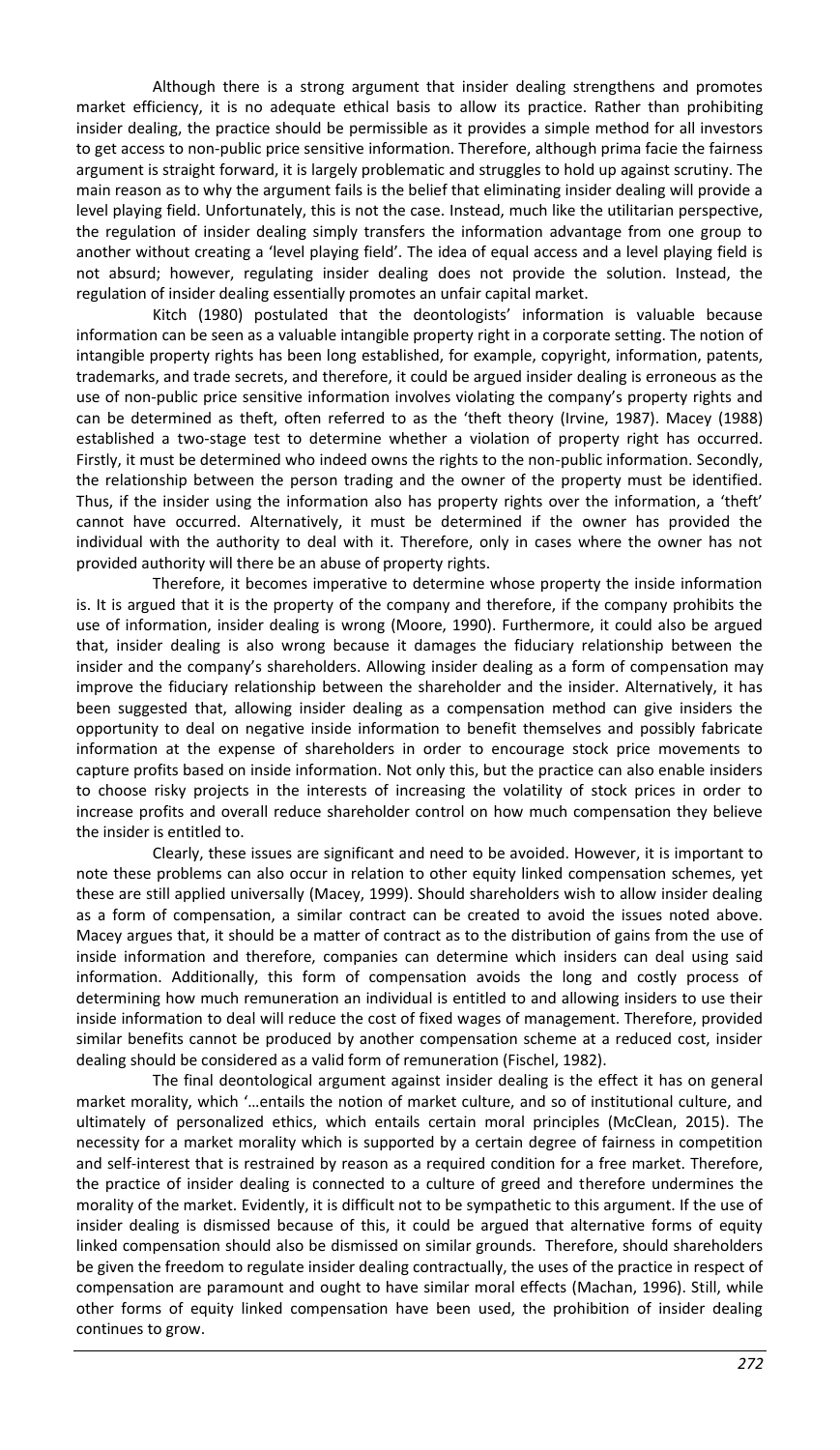In the United Kingdom, insider dealing is illegal. From a utilitarian perspective, the main impact of a person engaging in insider dealing is that it inadvertently strengthens market efficiency. Because of the increase in informational market efficiency, the more information available enables prices to be reflected correctly and guides capital investment in the economy. It provides management with an additional method of communicating complex information, investors' confidence is unlikely to decline and those who are not privy to the information are not harmed. The suggestion of an equity linked compensation scheme has the ability to reward the entrepreneurial and innovative contributions of primary insiders and provide another significant social benefit. Therefore, on utilitarian grounds, there is little ethical foundation to prohibit insider dealing as the implied number of positive effects of market efficiency greatly outweigh the negative effects associated with the practice.

When analyzing the deontological fairness argument, it provides no comprehensive ethical basis for prohibiting insider dealing. From a deontological perspective insider dealing should be regulated based on the property rights argument. It is the shareholders of a company who has property rights to the inside information and therefore have the right to decide what this information can be used for and who has authority to use it. Final argument deontologists propose centers on market morality and a culture of greed. Debatably, this argument was abstract yet most convincing as a culture of greed would significantly affect a well-functioning market. Nevertheless, although difficult to oppose, banning insider dealing based on this argument alone causes controversy as to other compensation schemes companies are authorized to operate.

Since the property rights perspective is the only argument with any real significance, it should be left to companies to decide whether they allow information to be used. This issue can be largely solved by the introduction of a contract with their insiders. Given the nature of the contract, it will allow for maximum flexibility as to what conditions the insider must follow when dealing on company inside information. To avoid controversy and remain transparent to outside investors, it should be a requirement that companies disclose whether they authorize the use of inside information by their insiders and under what conditions.

The deontologist's property rights argument can directly relate to the compensation view whereby insiders can engage in insider dealing for reward. It also provides an additional governance instrument to shareholders. However, from a moral point of view, it remains difficult to understand why insider dealing should be banned, but not other forms of equity linked compensation, especially if the reason for the prohibition is to establish a level playing field. Instead, the prohibiting of insider dealing has meant that market professionals have been given the informational advantage and small investors remain adversely affected.

## **References**

Alcock, A. (1994). Insider dealing-how did we get here. *The Company Lawyer*, *15*(3).

- Aquinas, T., Regan, R. J., & Baumgarth, W. P. (2003). *On law, morality, and politics*. Hackett Publishing.
- Atwell, J. E. (1986). *Ends and principles in Kant's moral thought* (Vol. 22). Springer Science & Business Media, Martinus Nijhoff Publishers.
- Audi, R. (2016). *Means, Ends, and Persons: The Meaning and Psychological Dimensions of Kant's Humanity Formula*. Oxford University Press.
- Bainbridge, S. (2000). Insider trading. *The encyclopedia of law and economics*, *3*(1). 772-812.
- Barnes, P. (2009). *Stock Market Efficiency, Insider Dealing and Market Abuse* (1st ed.). Gower Publishing.
- Barnes, P. (2011). Insider dealing and market abuse: The UK's record on enforcement. *International Journal of Law, Crime and Justice*, *39*(3), 174-189.
- Bentham, J. (2015). An Introduction to the Principles of Morals and Legislation (3<sup>rd</sup> ed.). First Rate Publishers.
- Brudney, V. (1979). Insiders, outsiders, and informational advantages under the federal securities laws. *Harvard Law Review*, 93(2), 322-376.
- Chakravarty, S., & McConnell, J. J. (1997). An analysis of prices, bid/ask spreads, and bid and ask depths surrounding Ivan Boesky's illegal trading in Carnation's stock. *Financial Management*, 26(2), 18-34.
- Chitimira, H. (2014). A Historical Overview of Market Abuse Prohibition in the United Kingdom. *Mediterranean Journal of Social Sciences*, *5*(20), 49-49.
- Cornell, B., & Sirri, E. R. (1992). The reaction of investors and stock prices to insider trading. *The Journal of Finance*, *47*(3), 1031-1059.
- Davies, J. (2015). From gentlemanly expectations to regulatory principles: a history of insider dealing in the UK (Pt. 2). *Comp. Law*, *36*(6), 163.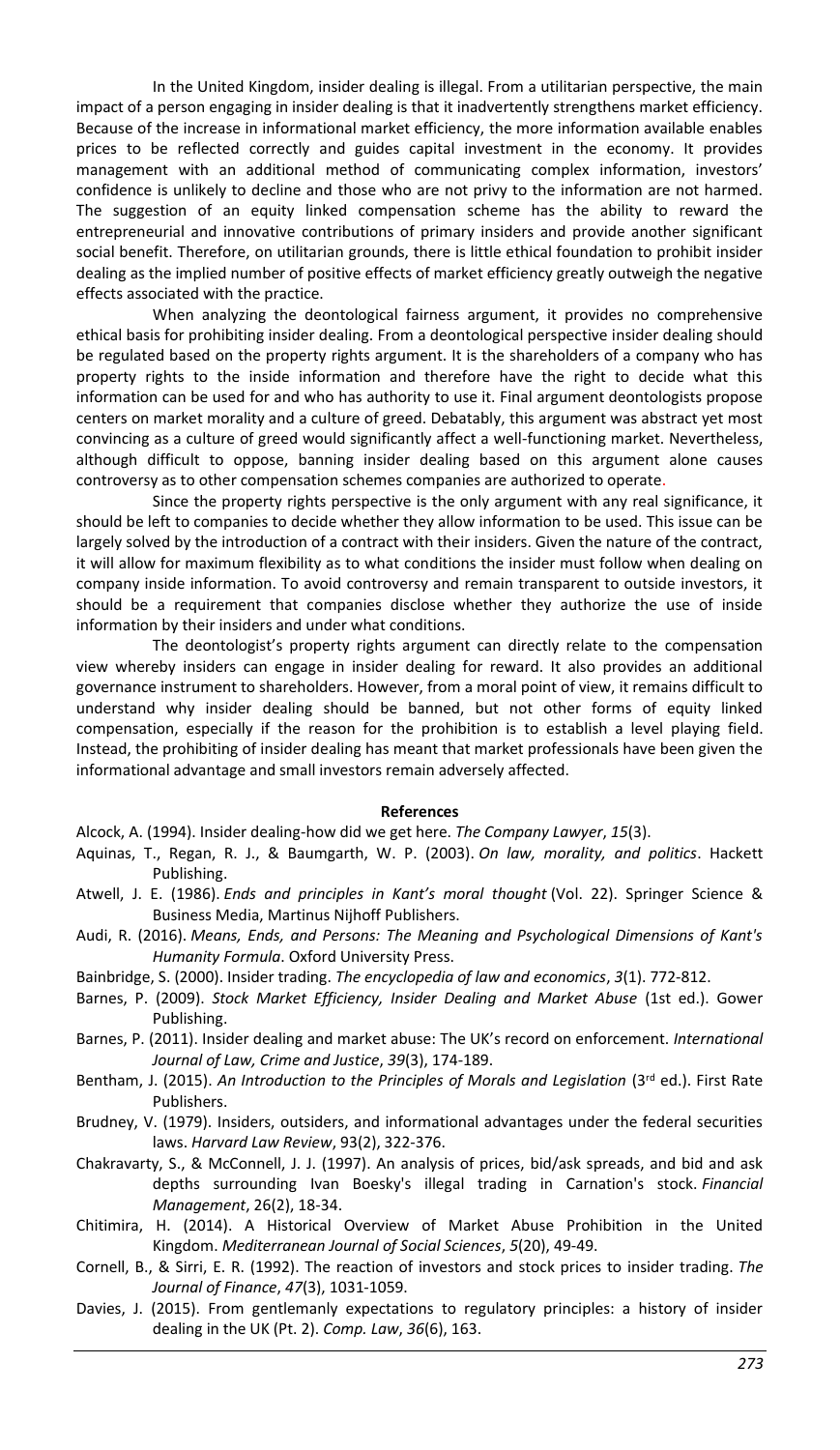Davies, M. (2008). *Asking the Law Question* (3rd Edition). Thomson Lawbook Co.

Dooley, M. P. (1980). Enforcement of insider trading restrictions. *Va. L. Rev.*, *66*, 1.

Dworkin, R.M. (1990). *The Philosophy of Law.* Oxford University Press.

Easterbrook, F. H. (1981). Insider trading, secret agents, evidentiary privileges, and the production of information. *The Supreme Court Review*, *1981*, 309-365.

- Ellis, A. (1992). Deontology, incommensurability and the arbitrary. *Philosophy and Phenomenological Research*, *52*(4), 855-875.
- Feinberg, J., Coleman, J., & Kutz, C. (2013). *Philosophy of Law* (9th ed.). Cengage Learning.
- Finnis, J. (2011). *Natural Law and Natural Rights (Clarendon Law Series)* (2nd ed.). Oxford University Press.
- Fischel, D. R. (1982). Use of modern finance theory in securities fraud cases involving actively traded securities. *The Business Lawyer*, 38(1), 1-20.
- Fischel, D. R. (1984). Insider trading and investment analysts: an economic analysis of Dirks v. Securities and Exchange Commission. *Hofstra L. Rev.*, *13*, 127.
- Fischel, D. R., & Carlton, D. W. (1982). The regulation of insider trading. *Stanford Law Review*, *35*(1), 857.
- Griffin, S., Hirst, M., & Walton, P. (2006). *Company Law: Fundamental Principles* (4th ed.). Prentice Hall.
- Hacker, P., & Raz, J. (1977). *Law, Morality, and Society: Essays in Honour of H.L.A. Hart* (UK ed.). Clarendon Press.
- Haddock, D. D., & Macey, J. R. (1986). Controlling Insider Trading in Europe and America: The Economics of the Politics. In *Law and Economics and the Economics of Legal Regulation* (pp. 149-167). Springer, Dordrecht.
- Haddock, D. D., & Macey, J. R. (1987). Regulation on demand: A private interest model, with an application to insider trading regulation. *The Journal of Law and Economics*, *30*(2), 311- 352.
- Haft, R. J. (1982). The effect of insider trading rules on the internal efficiency of the large corporation. *Michigan Law Review*, *80*(5), 1051-1071.
- Hannigan, B. (1994). *Insider Dealing* (2nd ed.). Longman Law, Tax and Finance.
- Harris, J. W. (1997). Legal philosophies. (2nd ed.). Butterworths.
- Hetherington, J. A. (1967). Insider Trading and the Logic of the Law. *Wis. L. Rev.*, 720.
- Hopt, K. J., & Wymeersch, E. (Eds.). (1991). *European insider dealing: law and practice*. Butterworths.
- Icheku, V. (2011). *Understanding ethics and ethical decision-making*. Xlibris Corporation.
- Irvine, W. B. (1987). Insider trading: An ethical appraisal. *Business and Professional Ethics Journal*, *6*(4), 3-33.
- Kant, I. (2008). *The metaphysical elements of ethics*. The Floating Press.
- Kitch, E. W. (1980). The law and economics of rights in valuable information. *The Journal of Legal Studies*, *9*(4), 683-723.
- Korsgaard, C. M., & Korsgaard, C. M. (1996). *Creating the kingdom of ends*. Cambridge University Press.
- Korsgaard, C. M., Gregor, M., & Timmermann, J. (2012). Kant: Groundwork of the Metaphysics of Morals. Cambridge Texts in the History of Philosophy. Cambridge University Press.

Lawson, G. (1988). Ethics of Insider Trading, The. *Harv. JL & Pub. Pol'y*, *11*, 727.

- Leland, H. E. (1992). Insider trading: Should it be prohibited?. *Journal of Political Economy*, *100*(4), 859-887.
- Levmore, S. (1982). Securities and secrets: Insider trading and the law of contracts. *Virginia Law Review*, 117-160.
- Lomnicka, E. (1994). The new insider dealing provisions: Criminal Justice Act 1993, Part V. *Journal of Business Law, Mar*, 173-188.
- Macey, J. R. (1988). Ethics, Economics, and Insider Trading: Ayn Rand Meets the Theory of the Firm: Comment. *Harv. JL & Pub. Pol'y*, *11*, 785.
- Macey, J. R. (1999). Securities trading: A contractual perspective. *Case W. Res. L. Rev.*, *50*, 269.
- Machan, T. R. (1996). What is morally right with insider trading. *Public Affairs Quarterly*, *10*(2), 135- 142.
- Manne, H. G. (1966). Defense of insider trading. *Harvard Business Review*, *44*(6), 113-122.
- Manne, H. G. (1966). *Insider trading and the stock market*. Free Press.
- Manne, H. G. (1969). Insider trading and the law professors. *Vand. L. Rev.*, *23*, 547.
- Manne, H. G. (1984). Insider trading and property rights in new information. *Cato J.*, *4*, 933.
- May P and Lutz A, 'Insider Dealing Outsider Problems?' [1989] Int. Bank 188; Michael Ashe, 'Insider Dealing' [1990] Company Lawyer 127